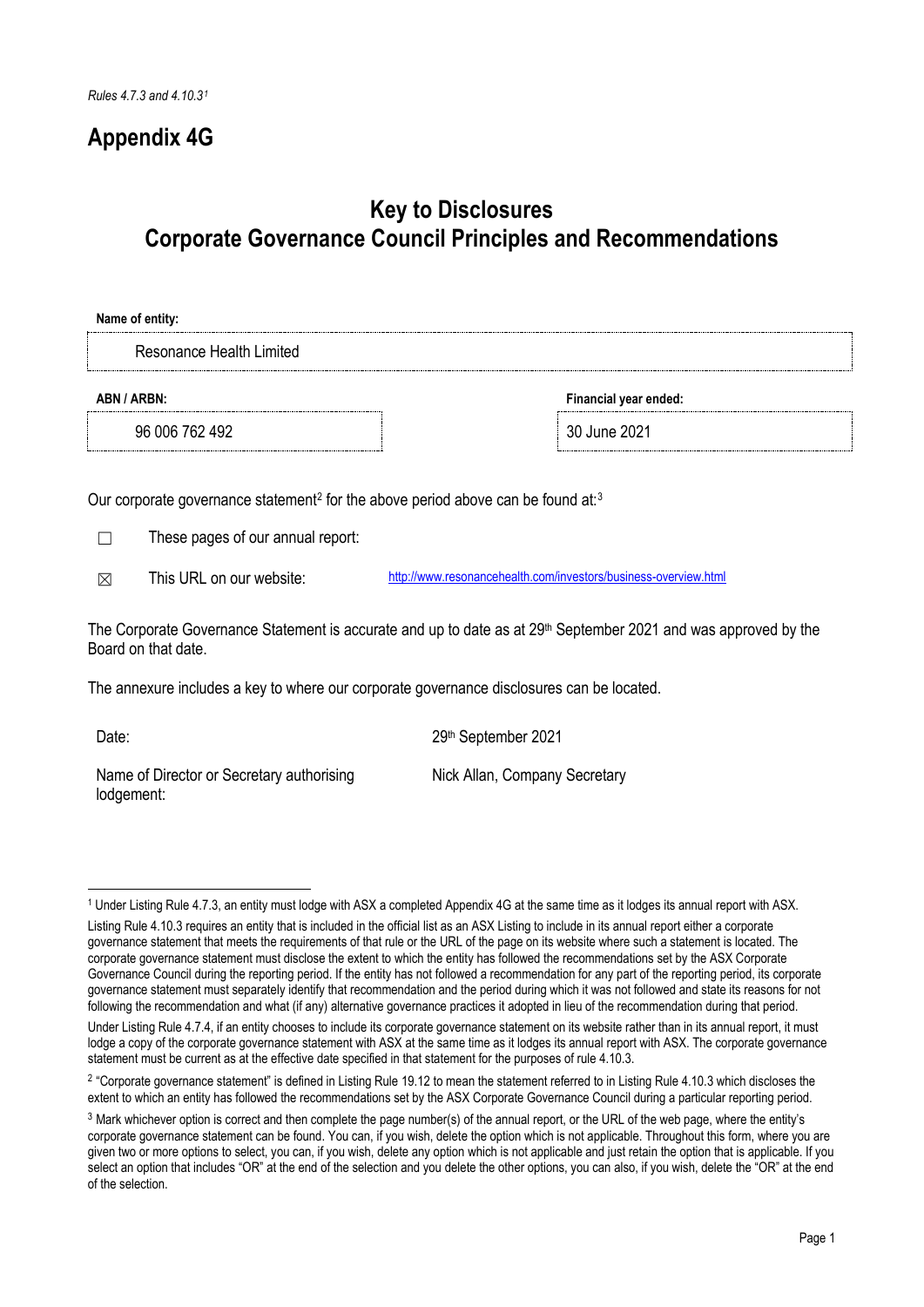# <span id="page-1-0"></span>**ANNEXURE – KEY TO CORPORATE GOVERNANCE DISCLOSURES**

|     | <b>Corporate Governance Council recommendation</b>                                                                                                                            | We have followed the recommendation in full for the whole of the<br>period above. We have disclosed                                                                                            | We have NOT followed the recommendation in full for the whole<br>of the period above. We have disclosed <sup>4</sup> |
|-----|-------------------------------------------------------------------------------------------------------------------------------------------------------------------------------|------------------------------------------------------------------------------------------------------------------------------------------------------------------------------------------------|----------------------------------------------------------------------------------------------------------------------|
|     | <b>PRINCIPLE 1 - LAY SOLID FOUNDATIONS FOR MANAGEMENT AND OVERSIGHT</b>                                                                                                       |                                                                                                                                                                                                |                                                                                                                      |
| 1.1 | A listed entity should disclose:                                                                                                                                              | the fact that we follow this recommendation:                                                                                                                                                   |                                                                                                                      |
|     | the respective roles and responsibilities of its board and<br>(a)<br>management; and                                                                                          | $\boxtimes$<br>in our Corporate Governance Statement                                                                                                                                           |                                                                                                                      |
|     | those matters expressly reserved to the board and those<br>(b)<br>delegated to management.                                                                                    | and information about the respective roles and responsibilities of<br>our board and management (including those matters expressly<br>reserved to the board and those delegated to management): |                                                                                                                      |
|     |                                                                                                                                                                               | $\boxtimes$<br>see the Company's Board Charter at:<br>http://www.resonancehealth.com/investors/business-overview.html                                                                          |                                                                                                                      |
| 1.2 | A listed entity should:                                                                                                                                                       | the fact that we follow this recommendation:                                                                                                                                                   |                                                                                                                      |
|     | undertake appropriate checks before appointing a person, or<br>(a)<br>putting forward to security holders a candidate for election,<br>as a director: and                     | $\boxtimes$<br>in our Corporate Governance Statement                                                                                                                                           |                                                                                                                      |
|     | provide security holders with all material information in its<br>(b)<br>possession relevant to a decision on whether or not to elect<br>or re-elect a director.               |                                                                                                                                                                                                |                                                                                                                      |
| 1.3 | A listed entity should have a written agreement with each director                                                                                                            | the fact that we follow this recommendation:                                                                                                                                                   |                                                                                                                      |
|     | and senior executive setting out the terms of their appointment.                                                                                                              | $\boxtimes$<br>in our Corporate Governance Statement                                                                                                                                           |                                                                                                                      |
| 1.4 | The company secretary of a listed entity should be accountable<br>directly to the board, through the chair, on all matters to do with the<br>proper functioning of the board. | the fact that we follow this recommendation:<br>$\boxtimes$<br>in our Corporate Governance Statement                                                                                           |                                                                                                                      |

<sup>&</sup>lt;sup>4</sup> If you have followed all of the Council's recommendations in full for the whole of the period above, you can, if you wish, delete this column from the form and re-format it.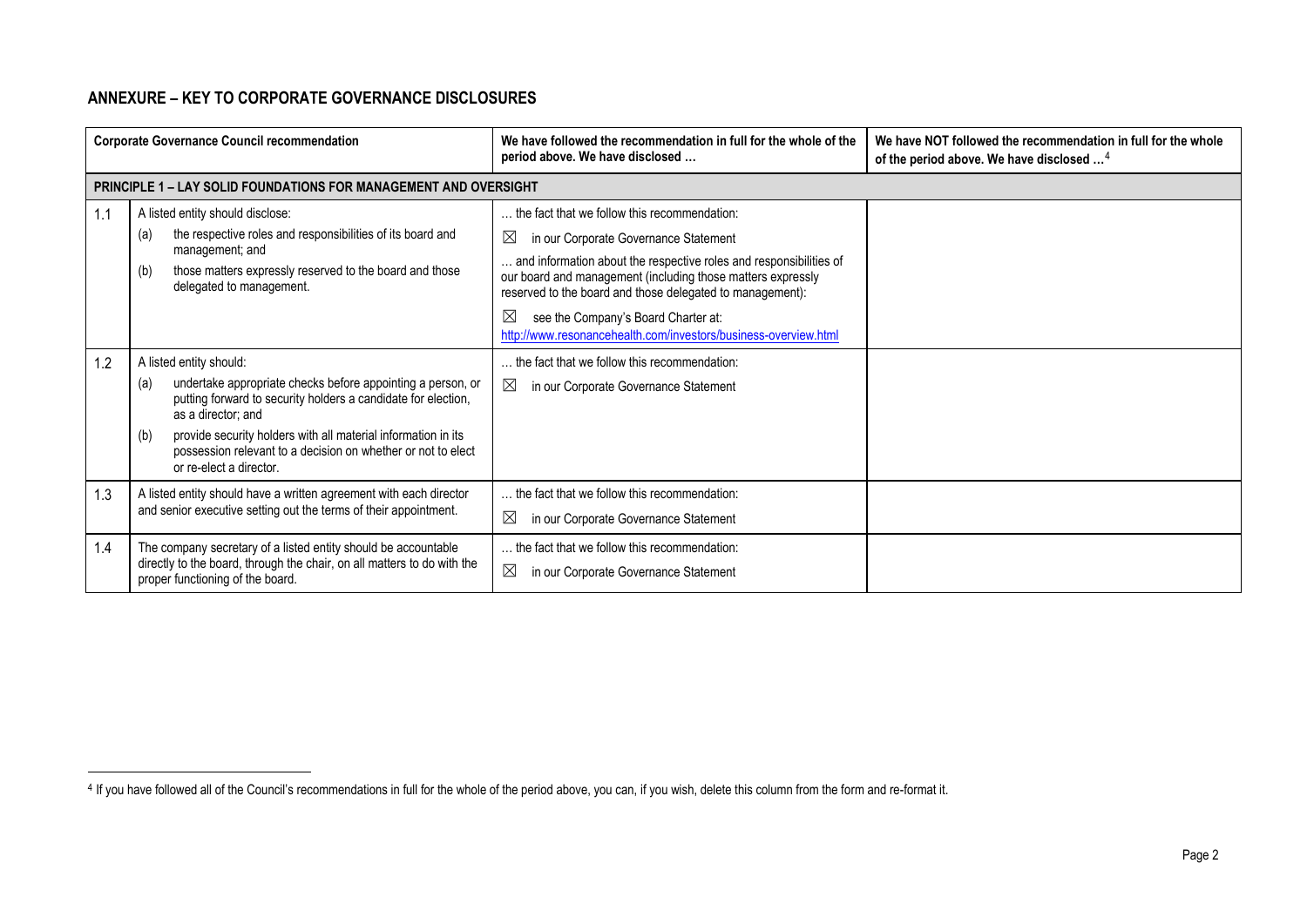|     |                   | <b>Corporate Governance Council recommendation</b>                                                                                                                                                                                                                                                                                                                                                                                                                                                                                                                                                                                                     | We have followed the recommendation in full for the whole of the<br>period above. We have disclosed                                                                                                                       | We have NOT followed the recommendation in full for the whole<br>of the period above. We have disclosed <sup>4</sup>                                                                     |
|-----|-------------------|--------------------------------------------------------------------------------------------------------------------------------------------------------------------------------------------------------------------------------------------------------------------------------------------------------------------------------------------------------------------------------------------------------------------------------------------------------------------------------------------------------------------------------------------------------------------------------------------------------------------------------------------------------|---------------------------------------------------------------------------------------------------------------------------------------------------------------------------------------------------------------------------|------------------------------------------------------------------------------------------------------------------------------------------------------------------------------------------|
| 1.5 | (a)<br>(b)<br>(c) | A listed entity should:<br>have a diversity policy which includes requirements for the<br>board or a relevant committee of the board to set<br>measurable objectives for achieving gender diversity and to<br>assess annually both the objectives and the entity's progress<br>in achieving them;<br>disclose that policy or a summary of it; and<br>disclose as at the end of each reporting period the                                                                                                                                                                                                                                               |                                                                                                                                                                                                                           | $\boxtimes$<br>We have disclosed that the Board does not have a Diversity<br>policy in our Corporate Governance Statement. We note,<br>however, that 50% of Company employees are women. |
|     |                   | measurable objectives for achieving gender diversity set by<br>the board or a relevant committee of the board in accordance<br>with the entity's diversity policy and its progress towards<br>achieving them and either:<br>(1) the respective proportions of men and women on the<br>board, in senior executive positions and across the<br>whole organisation (including how the entity has defined<br>"senior executive" for these purposes); or<br>(2) if the entity is a "relevant employer" under the Workplace<br>Gender Equality Act, the entity's most recent "Gender<br>Equality Indicators", as defined in and published under<br>that Act. | $\boxtimes$<br>in our Corporate Governance Statement<br>N/A                                                                                                                                                               |                                                                                                                                                                                          |
| 1.6 | (a)<br>(b)        | A listed entity should:<br>have and disclose a process for periodically evaluating the<br>performance of the board, its committees and individual<br>directors; and<br>disclose, in relation to each reporting period, whether a<br>performance evaluation was undertaken in the reporting<br>period in accordance with that process.                                                                                                                                                                                                                                                                                                                  | the evaluation process referred to in paragraph (a):<br>$\boxtimes$<br>in our Corporate Governance Statement<br>and the information referred to in paragraph (b):<br>$\boxtimes$<br>in our Corporate Governance Statement |                                                                                                                                                                                          |
| 1.7 | (a)<br>(b)        | A listed entity should:<br>have and disclose a process for periodically evaluating the<br>performance of its senior executives; and<br>disclose, in relation to each reporting period, whether a<br>performance evaluation was undertaken in the reporting<br>period in accordance with that process.                                                                                                                                                                                                                                                                                                                                                  | the evaluation process referred to in paragraph (a):<br>in our Corporate Governance Statement<br>$\boxtimes$<br>and the information referred to in paragraph (b):<br>$\boxtimes$<br>in our Corporate Governance Statement |                                                                                                                                                                                          |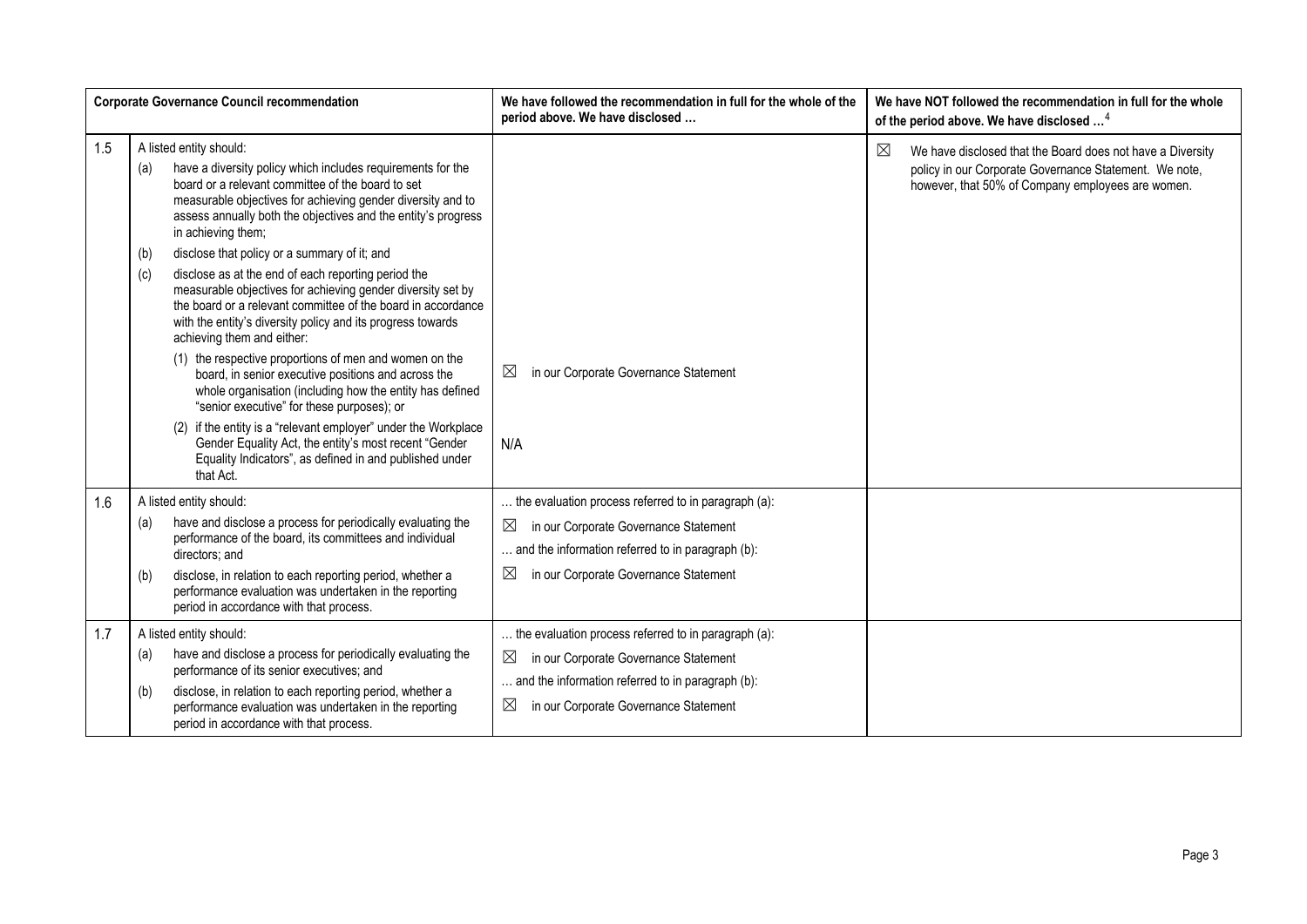|            | <b>Corporate Governance Council recommendation</b>                                                                                                                                                                                                                                                                                                                                                                                                                                                                                                                                                                                                                                                                                                                                                                                                                  | We have followed the recommendation in full for the whole of the<br>period above. We have disclosed                                                                                                                                                                                                                                                                                                                                                                      | We have NOT followed the recommendation in full for the whole<br>of the period above. We have disclosed <sup>4</sup> |
|------------|---------------------------------------------------------------------------------------------------------------------------------------------------------------------------------------------------------------------------------------------------------------------------------------------------------------------------------------------------------------------------------------------------------------------------------------------------------------------------------------------------------------------------------------------------------------------------------------------------------------------------------------------------------------------------------------------------------------------------------------------------------------------------------------------------------------------------------------------------------------------|--------------------------------------------------------------------------------------------------------------------------------------------------------------------------------------------------------------------------------------------------------------------------------------------------------------------------------------------------------------------------------------------------------------------------------------------------------------------------|----------------------------------------------------------------------------------------------------------------------|
|            | PRINCIPLE 2 - STRUCTURE THE BOARD TO ADD VALUE                                                                                                                                                                                                                                                                                                                                                                                                                                                                                                                                                                                                                                                                                                                                                                                                                      |                                                                                                                                                                                                                                                                                                                                                                                                                                                                          |                                                                                                                      |
| 2.1        | The board of a listed entity should:<br>have a nomination committee which:<br>(a)<br>(1) has at least three members, a majority of whom are<br>independent directors; and<br>(2) is chaired by an independent director,<br>and disclose:<br>(3) the charter of the committee;<br>(4) the members of the committee; and<br>(5) as at the end of each reporting period, the number of<br>times the committee met throughout the period and<br>the individual attendances of the members at those<br>meetings; or<br>if it does not have a nomination committee, disclose that<br>(b)<br>fact and the processes it employs to address board<br>succession issues and to ensure that the board has the<br>appropriate balance of skills, knowledge, experience,<br>independence and diversity to enable it to discharge its<br>duties and responsibilities effectively. | [If the entity complies with paragraph (a):]<br>the fact that we have a nomination committee that complies with<br>paragraphs (1) and (2):<br>$\boxtimes$<br>in our Corporate Governance Statement<br>and a copy of the charter of the committee:<br>⊠<br>at https://www.resonancehealth.com/investors/business-<br>overview<br>$\ldots$ and the information referred to in paragraphs (4) and (5):<br>⊠<br>in our Corporate Governance Statement and Directors' Report. |                                                                                                                      |
| 2.2<br>2.3 | A listed entity should have and disclose a board skills matrix<br>setting out the mix of skills and diversity that the board currently<br>has or is looking to achieve in its membership.<br>A listed entity should disclose:<br>the names of the directors considered by the board to be<br>(a)<br>independent directors;<br>if a director has an interest, position, association or<br>(b)<br>relationship of the type described in Box 2.3 but the board<br>is of the opinion that it does not compromise the<br>independence of the director, the nature of the interest,<br>position, association or relationship in question and an                                                                                                                                                                                                                           | our board skills matrix:<br>a description of the skills and experience of each director and<br>their period of office is disclosed in the Directors' Report.<br>the names of the directors considered by the board to be<br>independent directors:<br>$\boxtimes$<br>in our Corporate Governance Statement<br>and the length of service of each director:<br>$\boxtimes$<br>in the Directors Report.                                                                     |                                                                                                                      |
|            | explanation of why the board is of that opinion; and<br>the length of service of each director.<br>(c)                                                                                                                                                                                                                                                                                                                                                                                                                                                                                                                                                                                                                                                                                                                                                              |                                                                                                                                                                                                                                                                                                                                                                                                                                                                          |                                                                                                                      |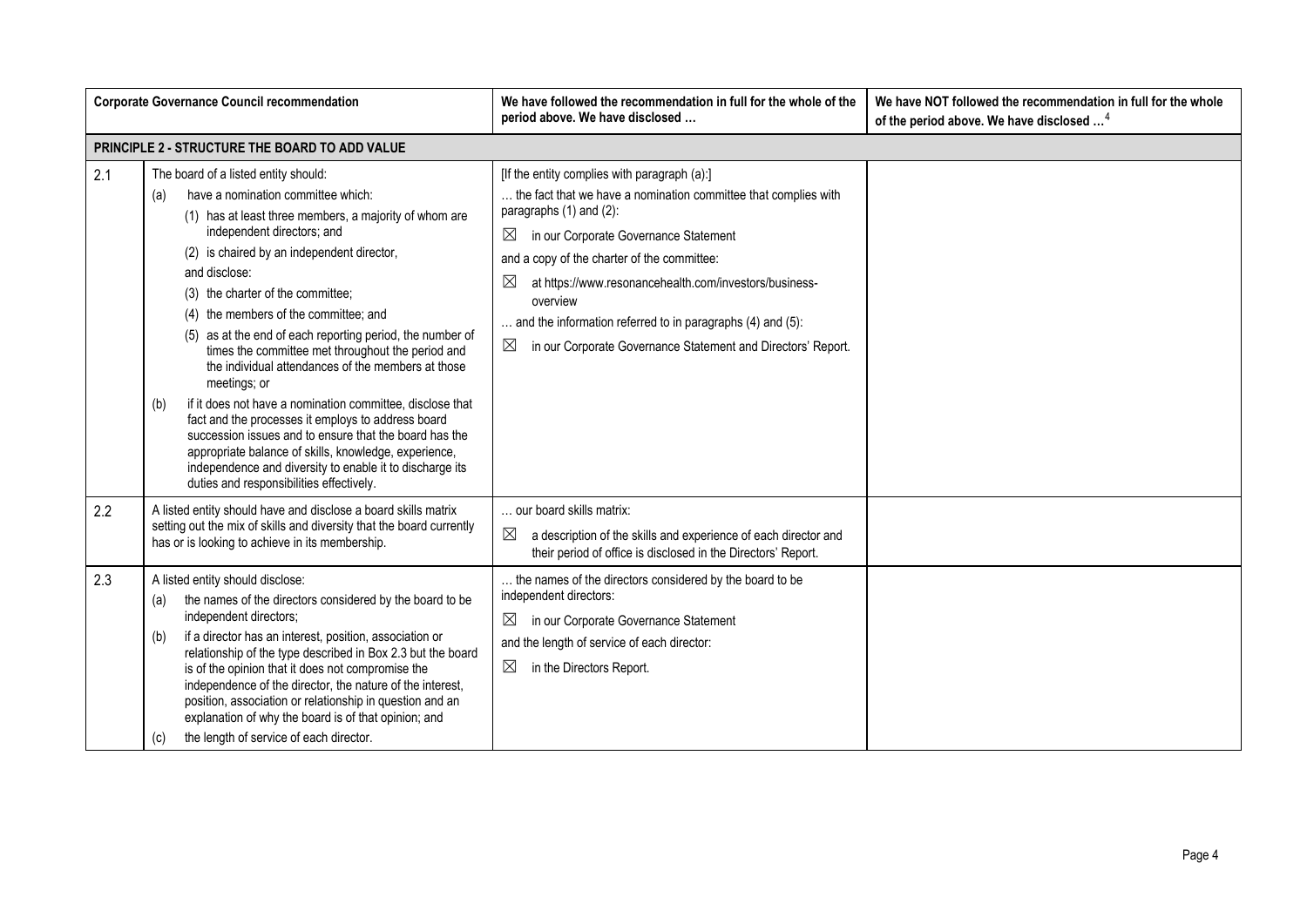|     | <b>Corporate Governance Council recommendation</b>                                                                                                                                         | We have followed the recommendation in full for the whole of the<br>period above. We have disclosed | We have NOT followed the recommendation in full for the whole<br>of the period above. We have disclosed <sup>4</sup> |
|-----|--------------------------------------------------------------------------------------------------------------------------------------------------------------------------------------------|-----------------------------------------------------------------------------------------------------|----------------------------------------------------------------------------------------------------------------------|
| 2.4 | A majority of the board of a listed entity should be independent<br>directors.                                                                                                             | the fact that we follow this recommendation:                                                        |                                                                                                                      |
|     |                                                                                                                                                                                            | $\boxtimes$<br>in our Corporate Governance Statement.                                               |                                                                                                                      |
| 2.5 | The chair of the board of a listed entity should be an independent                                                                                                                         | the fact that we follow this recommendation:                                                        |                                                                                                                      |
|     | director and, in particular, should not be the same person as the<br>CEO of the entity.                                                                                                    | $\boxtimes$<br>in our Corporate Governance Statement.                                               |                                                                                                                      |
| 2.6 | A listed entity should have a program for inducting new directors                                                                                                                          | the fact that we follow this recommendation:                                                        |                                                                                                                      |
|     | and provide appropriate professional development opportunities<br>for directors to develop and maintain the skills and knowledge<br>needed to perform their role as directors effectively. | $\boxtimes$<br>in our Corporate Governance Statement.                                               |                                                                                                                      |
|     | <b>PRINCIPLE 3 - ACT ETHICALLY AND RESPONSIBLY</b>                                                                                                                                         |                                                                                                     |                                                                                                                      |
| 3.1 | A listed entity should:                                                                                                                                                                    | our code of conduct or a summary of it:                                                             |                                                                                                                      |
|     | have a code of conduct for its directors, senior executives<br>(a)<br>and employees; and                                                                                                   | $\boxtimes$<br>in our Corporate Governance Statement OR                                             |                                                                                                                      |
|     | disclose that code or a summary of it.<br>(b)                                                                                                                                              | ⊠<br>at https://www.resonancehealth.com/investors/business-overview.                                |                                                                                                                      |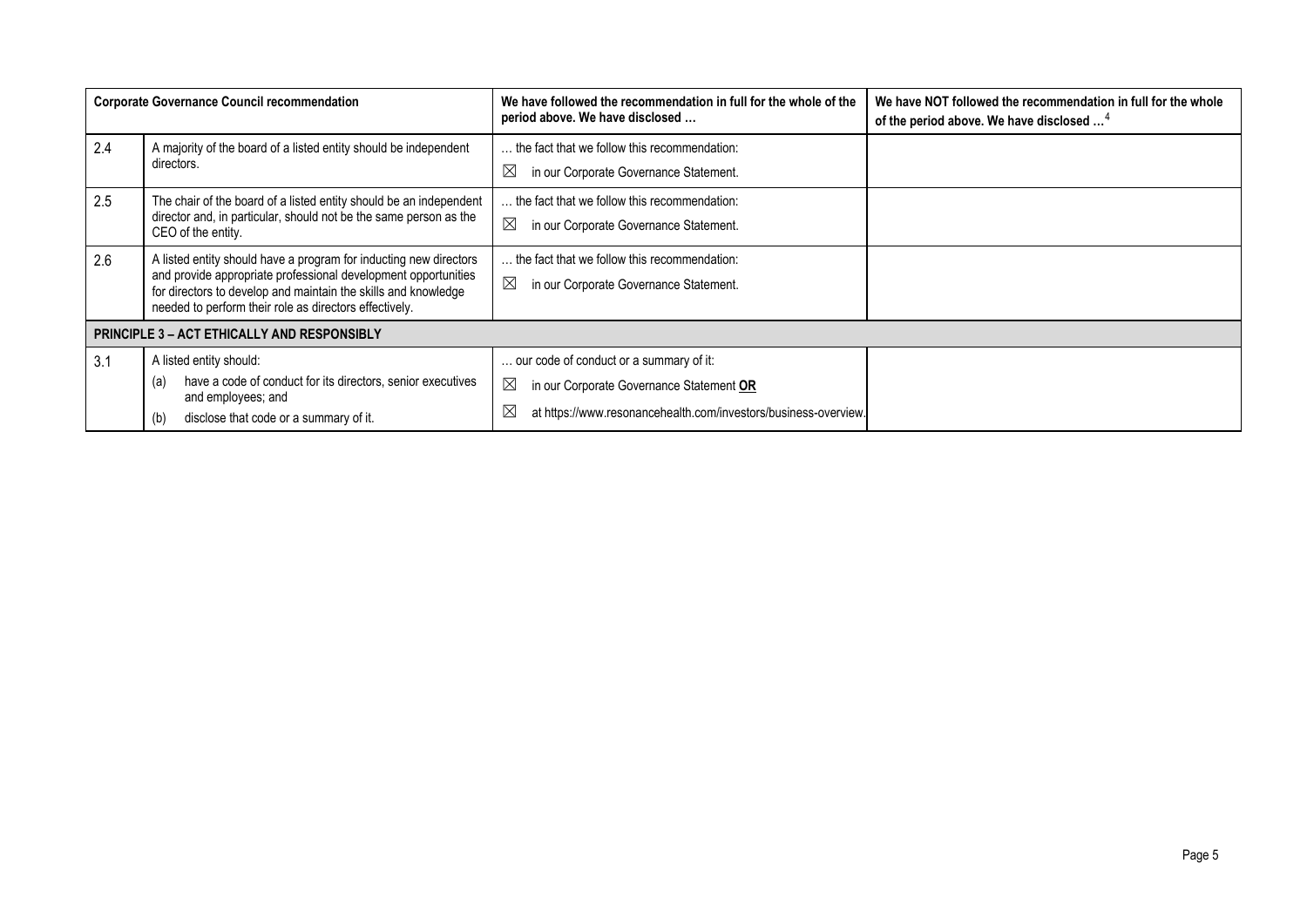| <b>Corporate Governance Council recommendation</b> |                                                                                                                                                                                                                                                                                                                                                                                                                                                                                                                                                                                                                                                                                                                                                                                                                                                                                                                                                                                      | We have followed the recommendation in full for the whole of the<br>period above. We have disclosed                                                                                                                                                                                                                                                                                                                  | We have NOT followed the recommendation in full for the whole<br>of the period above. We have disclosed <sup>4</sup> |
|----------------------------------------------------|--------------------------------------------------------------------------------------------------------------------------------------------------------------------------------------------------------------------------------------------------------------------------------------------------------------------------------------------------------------------------------------------------------------------------------------------------------------------------------------------------------------------------------------------------------------------------------------------------------------------------------------------------------------------------------------------------------------------------------------------------------------------------------------------------------------------------------------------------------------------------------------------------------------------------------------------------------------------------------------|----------------------------------------------------------------------------------------------------------------------------------------------------------------------------------------------------------------------------------------------------------------------------------------------------------------------------------------------------------------------------------------------------------------------|----------------------------------------------------------------------------------------------------------------------|
|                                                    | <b>PRINCIPLE 4 - SAFEGUARD INTEGRITY IN CORPORATE REPORTING</b>                                                                                                                                                                                                                                                                                                                                                                                                                                                                                                                                                                                                                                                                                                                                                                                                                                                                                                                      |                                                                                                                                                                                                                                                                                                                                                                                                                      |                                                                                                                      |
| 4.1                                                | The board of a listed entity should:<br>have an audit committee which:<br>(a)<br>(1) has at least three members, all of whom are non-<br>executive directors and a majority of whom are<br>independent directors; and<br>(2) is chaired by an independent director, who is not the<br>chair of the board,<br>and disclose:<br>(3) the charter of the committee;<br>(4) the relevant qualifications and experience of the<br>members of the committee; and<br>(5) in relation to each reporting period, the number of<br>times the committee met throughout the period and<br>the individual attendances of the members at those<br>meetings; or<br>if it does not have an audit committee, disclose that fact<br>(b)<br>and the processes it employs that independently verify and<br>safeguard the integrity of its corporate reporting, including<br>the processes for the appointment and removal of the<br>external auditor and the rotation of the audit engagement<br>partner. | Resonance Health has an audit committee that complies with<br>paragraphs (1) and (2):<br>$\boxtimes$<br>in our Corporate Governance Statement principle 7<br>and a copy of the charter of the committee:<br>$\boxtimes$<br>at https://www.resonancehealth.com/investors/business-<br>overview<br>and the information referred to in paragraphs (4) and (5):<br>$\boxtimes$<br>in our Corporate Governance Statement. |                                                                                                                      |
| 4.2                                                | The board of a listed entity should, before it approves the entity's<br>financial statements for a financial period, receive from its CEO<br>and CFO a declaration that, in their opinion, the financial records<br>of the entity have been properly maintained and that the financial<br>statements comply with the appropriate accounting standards<br>and give a true and fair view of the financial position and<br>performance of the entity and that the opinion has been formed<br>on the basis of a sound system of risk management and internal<br>control which is operating effectively.                                                                                                                                                                                                                                                                                                                                                                                  | the fact that we follow this recommendation:<br>⊠<br>in our Corporate Governance Statement.                                                                                                                                                                                                                                                                                                                          |                                                                                                                      |
| 4.3                                                | A listed entity that has an AGM should ensure that its external<br>auditor attends its AGM and is available to answer questions<br>from security holders relevant to the audit.                                                                                                                                                                                                                                                                                                                                                                                                                                                                                                                                                                                                                                                                                                                                                                                                      | the fact that we follow this recommendation:<br>⊠<br>in our Corporate Governance Statement.                                                                                                                                                                                                                                                                                                                          |                                                                                                                      |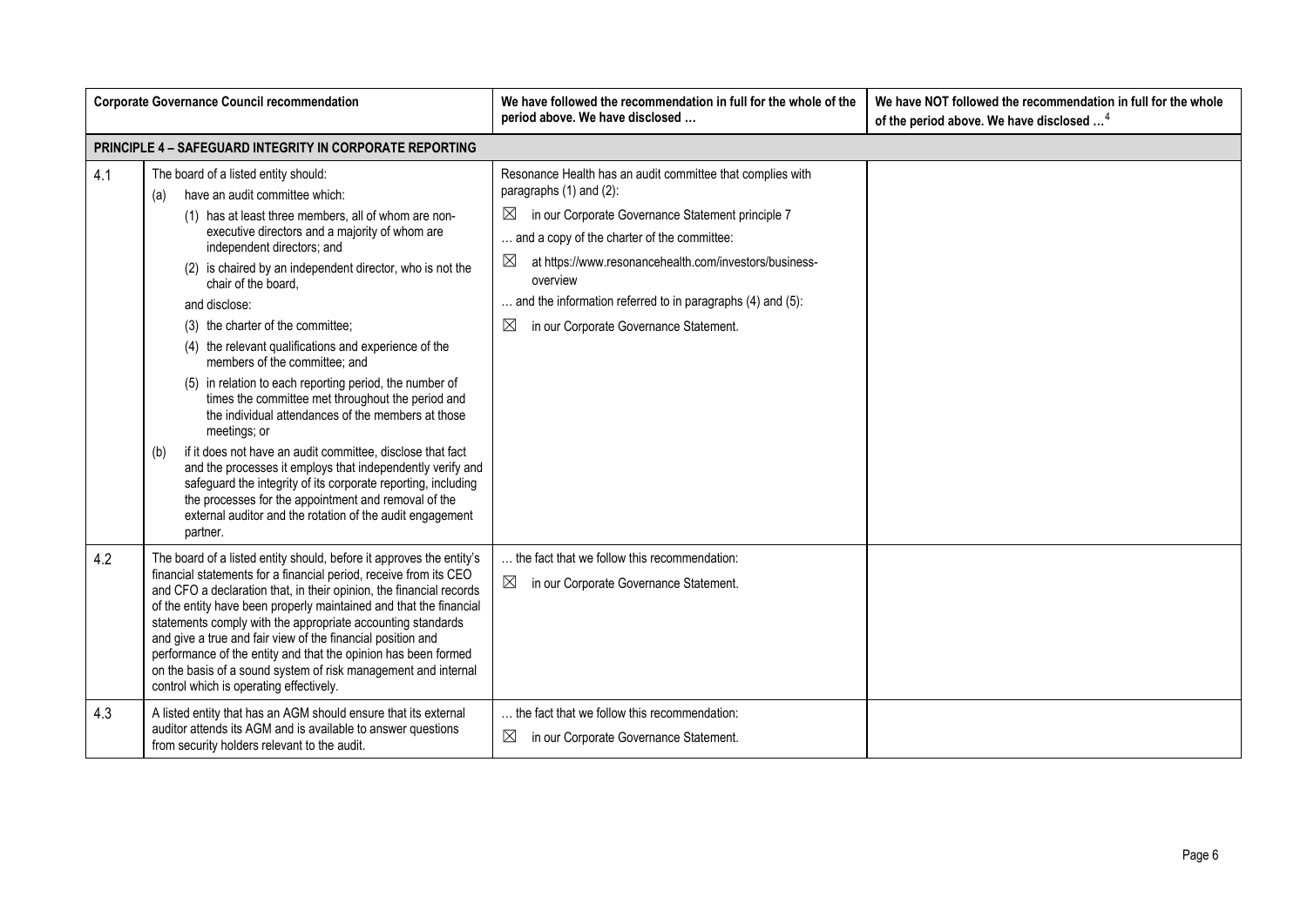|                                                             | <b>Corporate Governance Council recommendation</b>                                                                                                                                                  | We have followed the recommendation in full for the whole of the<br>period above. We have disclosed                                                                                   | We have NOT followed the recommendation in full for the whole<br>of the period above. We have disclosed <sup>4</sup> |
|-------------------------------------------------------------|-----------------------------------------------------------------------------------------------------------------------------------------------------------------------------------------------------|---------------------------------------------------------------------------------------------------------------------------------------------------------------------------------------|----------------------------------------------------------------------------------------------------------------------|
|                                                             | <b>PRINCIPLE 5 - MAKE TIMELY AND BALANCED DISCLOSURE</b>                                                                                                                                            |                                                                                                                                                                                       |                                                                                                                      |
| 5.1                                                         | A listed entity should:<br>have a written policy for complying with its continuous<br>(a)<br>disclosure obligations under the Listing Rules; and<br>disclose that policy or a summary of it.<br>(b) | our continuous disclosure compliance policy or a summary of it:<br>⊠<br>in our Corporate Governance Statement.<br>⊠<br>at https://www.resonancehealth.com/investors/business-overview |                                                                                                                      |
| <b>PRINCIPLE 6 - RESPECT THE RIGHTS OF SECURITY HOLDERS</b> |                                                                                                                                                                                                     |                                                                                                                                                                                       |                                                                                                                      |
| 6.1                                                         | A listed entity should provide information about itself and its<br>governance to investors via its website.                                                                                         | information about us and our governance on our website:<br>⊠<br>at https://www.resonancehealth.com/investors/business-<br>overview                                                    |                                                                                                                      |
| 6.2                                                         | A listed entity should design and implement an investor relations<br>program to facilitate effective two-way communication with<br>investors.                                                       | the fact that we follow this recommendation:<br>⊠<br>in our Corporate Governance Statement.                                                                                           |                                                                                                                      |
| 6.3                                                         | A listed entity should disclose the policies and processes it has in<br>place to facilitate and encourage participation at meetings of<br>security holders.                                         | our policies and processes for facilitating and encouraging<br>participation at meetings of security holders:<br>⊠<br>in our Corporate Governance Statement.                          |                                                                                                                      |
| 6.4                                                         | A listed entity should give security holders the option to receive<br>communications from, and send communications to, the entity<br>and its security registry electronically.                      | the fact that we follow this recommendation:<br>⊠<br>in our Corporate Governance Statement.                                                                                           |                                                                                                                      |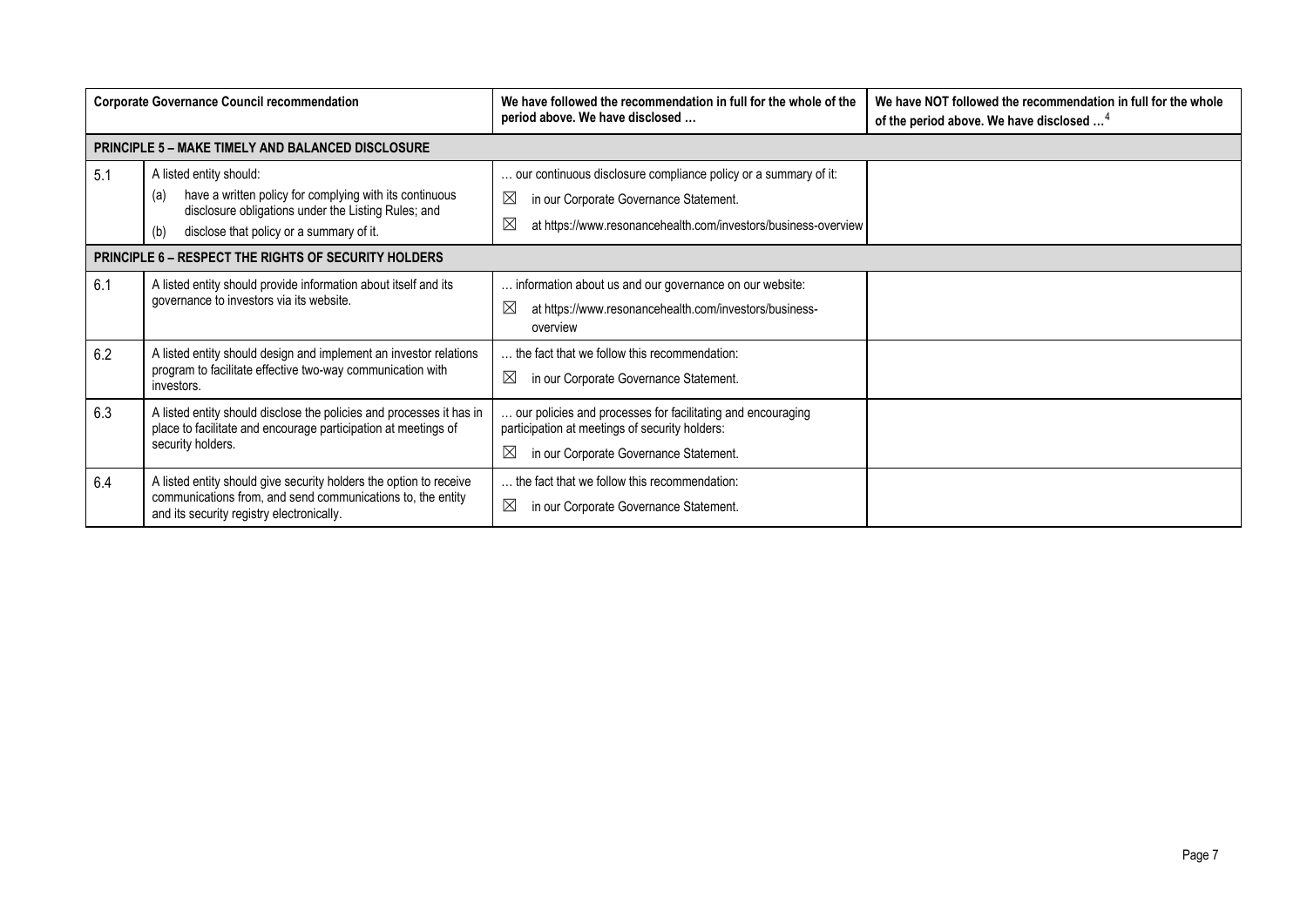|            | <b>Corporate Governance Council recommendation</b>                                                                                                                                                                                                                                                                                                                                                                                                                                                                                                                                                                                                                                                                                                 | We have followed the recommendation in full for the whole of the<br>period above. We have disclosed                                                                                                                                                                                                                                                                                                                                                                   | We have NOT followed the recommendation in full for the whole<br>of the period above. We have disclosed <sup>4</sup>                                                                                                                                                 |
|------------|----------------------------------------------------------------------------------------------------------------------------------------------------------------------------------------------------------------------------------------------------------------------------------------------------------------------------------------------------------------------------------------------------------------------------------------------------------------------------------------------------------------------------------------------------------------------------------------------------------------------------------------------------------------------------------------------------------------------------------------------------|-----------------------------------------------------------------------------------------------------------------------------------------------------------------------------------------------------------------------------------------------------------------------------------------------------------------------------------------------------------------------------------------------------------------------------------------------------------------------|----------------------------------------------------------------------------------------------------------------------------------------------------------------------------------------------------------------------------------------------------------------------|
|            | <b>PRINCIPLE 7 - RECOGNISE AND MANAGE RISK</b>                                                                                                                                                                                                                                                                                                                                                                                                                                                                                                                                                                                                                                                                                                     |                                                                                                                                                                                                                                                                                                                                                                                                                                                                       |                                                                                                                                                                                                                                                                      |
| 7.1        | The board of a listed entity should:<br>have a committee or committees to oversee risk, each of<br>(a)<br>which:<br>(1) has at least three members, a majority of whom are<br>independent directors; and<br>(2) is chaired by an independent director,<br>and disclose:<br>(3) the charter of the committee;<br>(4) the members of the committee; and<br>(5) as at the end of each reporting period, the number of<br>times the committee met throughout the period and<br>the individual attendances of the members at those<br>meetings; or<br>if it does not have a risk committee or committees that<br>(b)<br>satisfy (a) above, disclose that fact and the processes it<br>employs for overseeing the entity's risk management<br>framework. | [If the entity complies with paragraph (a):]<br>the fact that we have a committee or committees to oversee risk<br>that comply with paragraphs (1) and (2):<br>⊠<br>in our Corporate Governance Statement.<br>and a copy of the charter of the committee:<br>$\boxtimes$<br>at https://www.resonancehealth.com/investors/business-<br>overview<br>and the information referred to in paragraphs (4) and (5):<br>in our Corporate Governance Statement.<br>$\boxtimes$ |                                                                                                                                                                                                                                                                      |
| 7.2<br>7.3 | The board or a committee of the board should:<br>review the entity's risk management framework at least<br>(a)<br>annually to satisfy itself that it continues to be sound; and<br>disclose, in relation to each reporting period, whether such<br>(b)<br>a review has taken place.<br>A listed entity should disclose:<br>if it has an internal audit function, how the function is<br>(a)<br>structured and what role it performs; or<br>if it does not have an internal audit function, that fact and<br>(b)                                                                                                                                                                                                                                    | the fact that board or a committee of the board reviews the entity's<br>risk management framework at least annually to satisfy itself that it<br>continues to be sound:<br>in our Corporate Governance Statement<br>and that such a review has taken place in the reporting period<br>covered by this Appendix 4G:<br>⊠<br>in our Corporate Governance Statement.                                                                                                     | the fact that we do not have an internal audit function and the<br>processes we employ for evaluating and continually improving the<br>effectiveness of our risk management and internal control processes:<br>$\boxtimes$<br>in our Corporate Governance Statement. |
|            | the processes it employs for evaluating and continually<br>improving the effectiveness of its risk management and<br>internal control processes.                                                                                                                                                                                                                                                                                                                                                                                                                                                                                                                                                                                                   |                                                                                                                                                                                                                                                                                                                                                                                                                                                                       |                                                                                                                                                                                                                                                                      |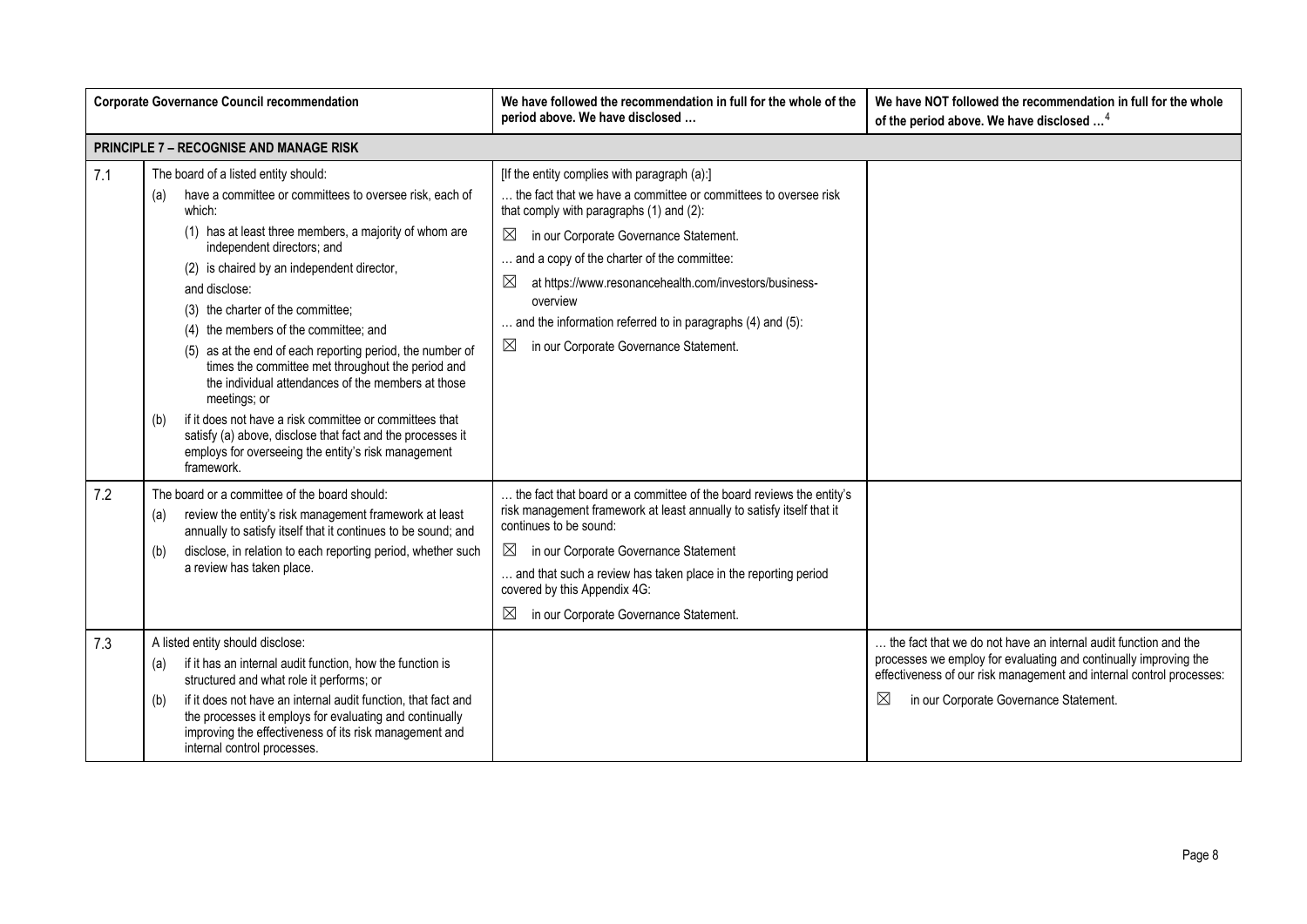|     | <b>Corporate Governance Council recommendation</b>                                                                                                                                                         | We have followed the recommendation in full for the whole of the<br>period above. We have disclosed                                                                                                                         | We have NOT followed the recommendation in full for the whole<br>of the period above. We have disclosed <sup>4</sup> |
|-----|------------------------------------------------------------------------------------------------------------------------------------------------------------------------------------------------------------|-----------------------------------------------------------------------------------------------------------------------------------------------------------------------------------------------------------------------------|----------------------------------------------------------------------------------------------------------------------|
| 7.4 | A listed entity should disclose whether it has any material<br>exposure to economic, environmental and social sustainability<br>risks and, if it does, how it manages or intends to manage those<br>risks. | whether we have any material exposure to economic,<br>environmental and social sustainability risks and, if we do, how we<br>manage or intend to manage those risks:<br>in our Corporate Governance Statement.<br>$\bowtie$ |                                                                                                                      |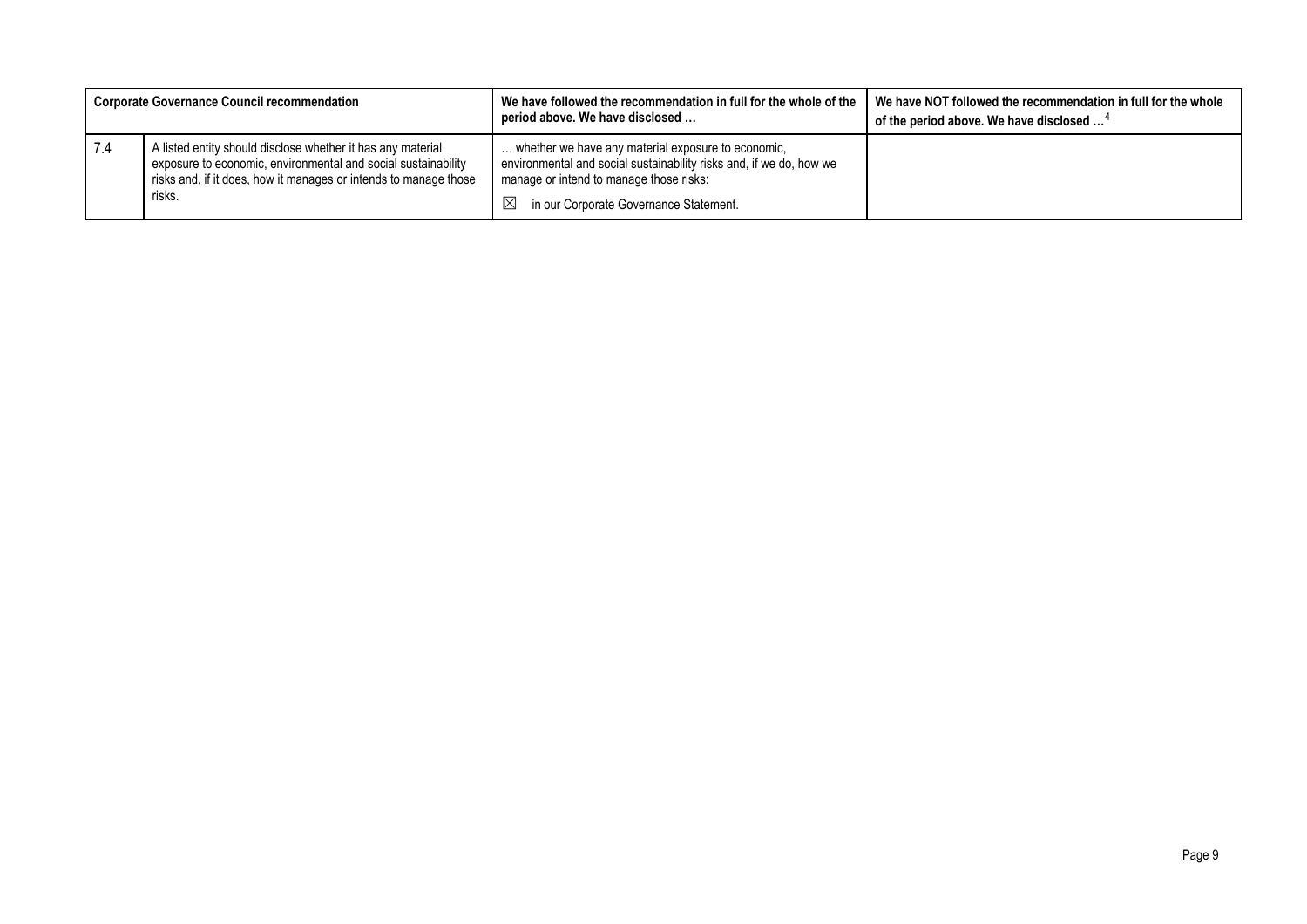| <b>Corporate Governance Council recommendation</b> |                                                                                                                                                                                                                                                                                                                                                                                                                                                                                                                                                                                                                                                                                                                                                                                                      | We have followed the recommendation in full for the whole of the<br>period above. We have disclosed                                                                                                                                                                                                                                                                                                                                                        | We have NOT followed the recommendation in full for the whole<br>of the period above. We have disclosed <sup>4</sup> |
|----------------------------------------------------|------------------------------------------------------------------------------------------------------------------------------------------------------------------------------------------------------------------------------------------------------------------------------------------------------------------------------------------------------------------------------------------------------------------------------------------------------------------------------------------------------------------------------------------------------------------------------------------------------------------------------------------------------------------------------------------------------------------------------------------------------------------------------------------------------|------------------------------------------------------------------------------------------------------------------------------------------------------------------------------------------------------------------------------------------------------------------------------------------------------------------------------------------------------------------------------------------------------------------------------------------------------------|----------------------------------------------------------------------------------------------------------------------|
|                                                    | <b>PRINCIPLE 8 - REMUNERATE FAIRLY AND RESPONSIBLY</b>                                                                                                                                                                                                                                                                                                                                                                                                                                                                                                                                                                                                                                                                                                                                               |                                                                                                                                                                                                                                                                                                                                                                                                                                                            |                                                                                                                      |
| 8.1                                                | The board of a listed entity should:<br>have a remuneration committee which:<br>(a)<br>(1) has at least three members, a majority of whom are<br>independent directors; and<br>(2) is chaired by an independent director,<br>and disclose:<br>(3) the charter of the committee;<br>(4) the members of the committee; and<br>(5) as at the end of each reporting period, the number of<br>times the committee met throughout the period and<br>the individual attendances of the members at those<br>meetings; or<br>if it does not have a remuneration committee, disclose that<br>(b)<br>fact and the processes it employs for setting the level and<br>composition of remuneration for directors and senior<br>executives and ensuring that such remuneration is<br>appropriate and not excessive. | [If the entity complies with paragraph (a):]<br>the fact that we have a remuneration committee that complies with<br>paragraphs $(1)$ and $(2)$ :<br>⊠<br>in our Corporate Governance Statement<br>and a copy of the charter of the committee:<br>$\boxtimes$<br>at https://www.resonancehealth.com/investors/business-<br>overview<br>and the information referred to in paragraphs (4) and (5):<br>$\boxtimes$<br>in our Corporate Governance Statement. |                                                                                                                      |
| 8.2                                                | A listed entity should separately disclose its policies and<br>practices regarding the remuneration of non-executive directors<br>and the remuneration of executive directors and other senior<br>executives.                                                                                                                                                                                                                                                                                                                                                                                                                                                                                                                                                                                        | separately our remuneration policies and practices regarding the<br>remuneration of non-executive directors and the remuneration of<br>executive directors and other senior executives:<br>$\boxtimes$<br>in our Corporate Governance Statement.                                                                                                                                                                                                           |                                                                                                                      |
| 8.3                                                | A listed entity which has an equity-based remuneration scheme<br>should:<br>have a policy on whether participants are permitted to<br>(a)<br>enter into transactions (whether through the use of<br>derivatives or otherwise) which limit the economic risk of<br>participating in the scheme; and<br>disclose that policy or a summary of it.<br>(b)                                                                                                                                                                                                                                                                                                                                                                                                                                                |                                                                                                                                                                                                                                                                                                                                                                                                                                                            | ⊠<br>an explanation why that is so in our Corporate Governance<br>Statement.                                         |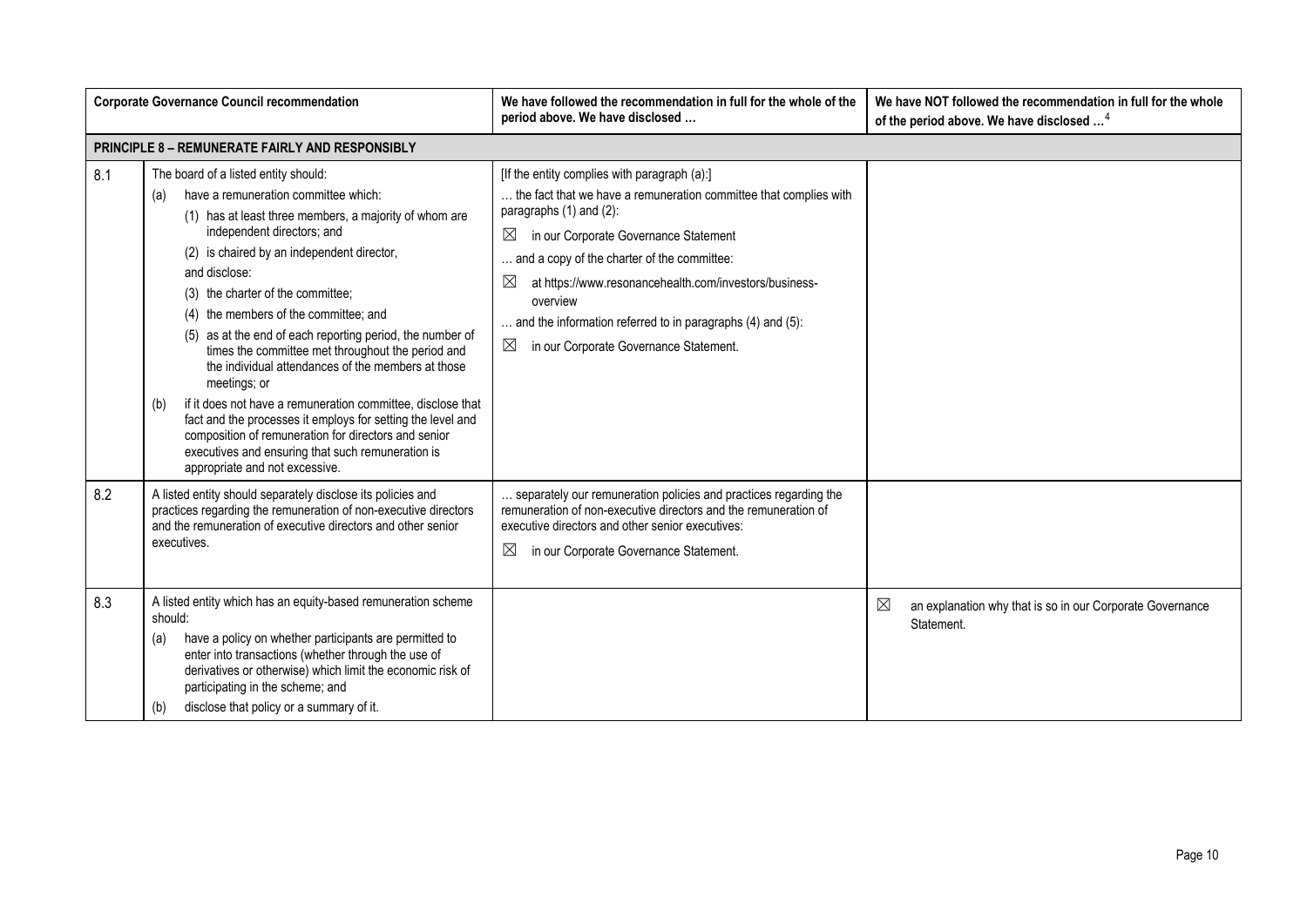This Corporate Governance Statement outlines the governance practices that were in place during the financial year, which comply with the Corporate Governance Principles and Recommendations (4th Edition) ("Corporate Governance Principles & Recommendations") as published by the Australian Securities Exchange ("ASX") Corporate Governance Council, unless otherwise stated. Where a recommendation has not been followed, this is stated along with an explanation for the departure.

#### **Principle 1**

#### **Lay solid foundations for management and oversight:**

The Board of Resonance Health Limited ("Resonance Health" or "Company") is the governing body of the Company. The Board and the Company act within a statutory framework – principally the Corporations Act 2001 (Cth) ("Corps Act"), and the Company's constitution ("Constitution").

Subject to this statutory framework, the Board has the authority and the responsibility to control the affairs of Resonance Health.

The Board must ensure that the Company acts in accordance with prudent commercial principles consistent with the objective of maximising the Company's long term value.

The Company has established and disclosed those matters expressly reserved to the Board, in the Company's Board Charter which can be viewed on the "Investors" link on the Company's website.

The Board Charter summarises the role, responsibilities, policies, and processes of the Board and sets out the Board's approach to corporate governance.

The primary responsibilities of the Board include:

- Charting the direction, strategies and financial objectives of the Company and ensuring appropriate resources are available;
- Monitoring the implementation of those policies and strategies and the achievement of those financial objectives;
- Monitoring compliance with control and accountability systems, regulatory requirements and ethical standards;
- Ensuring the preparation of accurate financial reports and statements;
- Reporting to shareholders and the investment community on the performance and state of the Company;
- Appointing and monitoring the performance of senior executives; and
- Establishing proper succession plans for the management of the Company.

The Board Charter very broadly summarises the role and responsibilities of the Chief Executive Officer ("CEO") and the Company Secretary.

The Board delegates responsibility for the day to day management of the Company to the CEO. However, the CEO must consult with the Board on matters that are sensitive, extraordinary or of a strategic nature.

The Company Secretary supports the effectiveness of the Board. The Company Secretary is accountable directly to the Board, through the Chair, on all matters to do with the proper functioning of the Board.

Separate functions of the Board and management existed and were practised throughout the year.

The performance of senior executives is measured against criteria agreed annually and is based predominantly on the achievement of milestones.

A management review was undertaken during reporting period.

Details of matters reserved to the Board and delegated to the CEO are outlined in the Board Charter. The Company undertakes appropriate checks before appointing a person or putting forward to security holders a candidate for election as a Director and security holders are provided with all material information in the Company's possession relevant to a decision on whether or not to elect or re-elect a Director.

The Company undertakes a periodical review evaluating the Board members. A questionnaire is distributed and the Directors provide a written response.

The responses are reviewed and discussed at a Board meeting. A questionnaire and a Board review was completed during the reporting period.

The Company has a written agreement with each Director and senior executive setting out the terms of their appointment.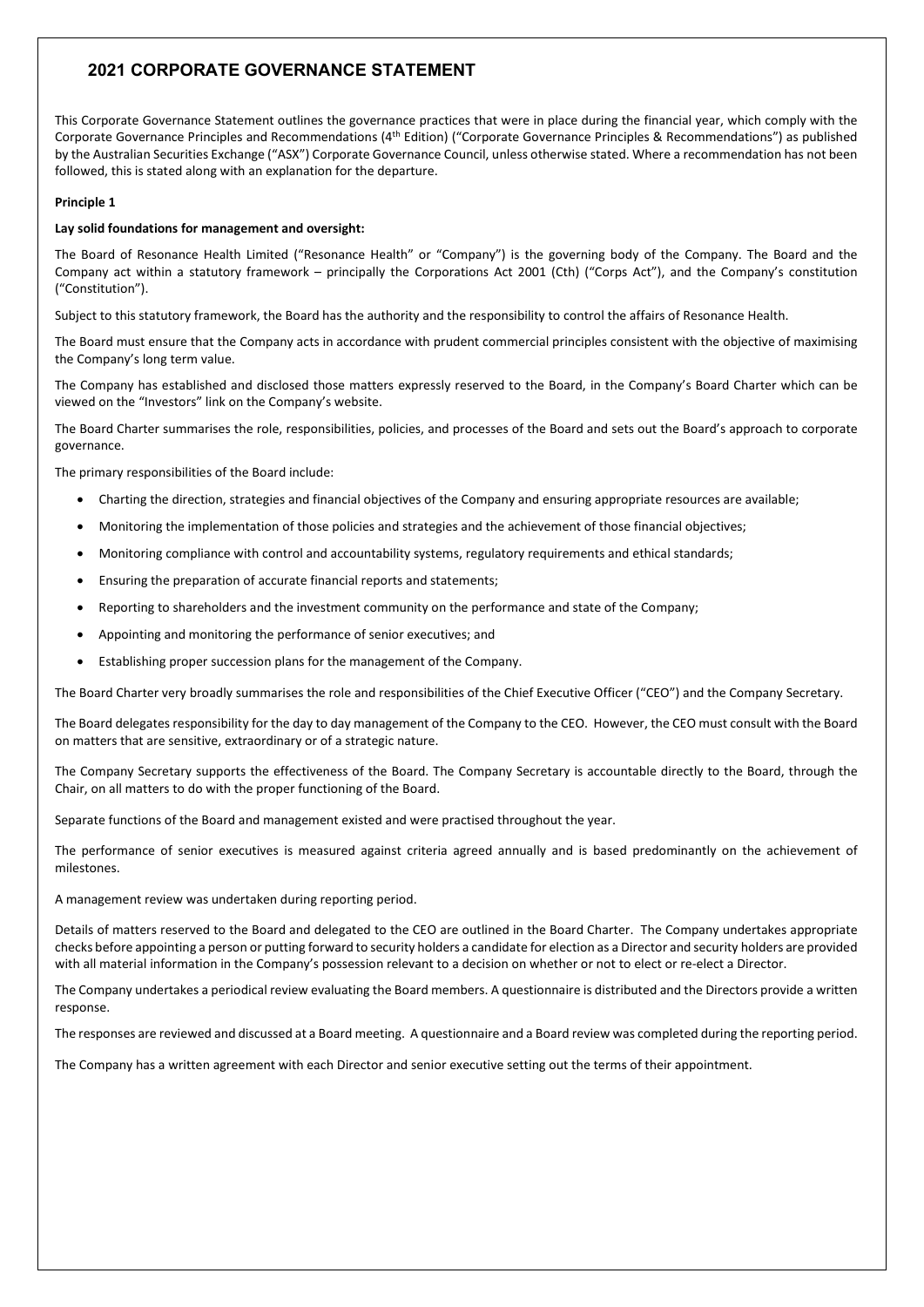#### **Diversity Policy**

The Company does not have a formal Diversity Policy but pursuant to the Company's code of conduct all personnel must be treated with respect and not discriminated against either during their employment or through recruitment action, with respect to their gender, age, race, religion, cultural background, material status, sexual orientation or disability. Resonance Health recognises that there is difficultly achieving diversity across all areas of the Company due to the relatively small size of the Company's workforce.

Gender diversity statistics are as follows:

|                                | No. of Employees |        |
|--------------------------------|------------------|--------|
|                                | Male             | Female |
| <b>Non-Executive Directors</b> | 3                | 0      |
| Senior executive officers      | 1                | 0      |
| Other managers & employees     | 9                | 10     |
| <b>Total employees</b>         | 13               | 10     |

The Board currently has no measurable objectives on achieving greater gender diversity within the Company. The Board confirms the Company's compliance with Corporate Governance Principles & Recommendations Principle 1 at all times during the year, except as noted above.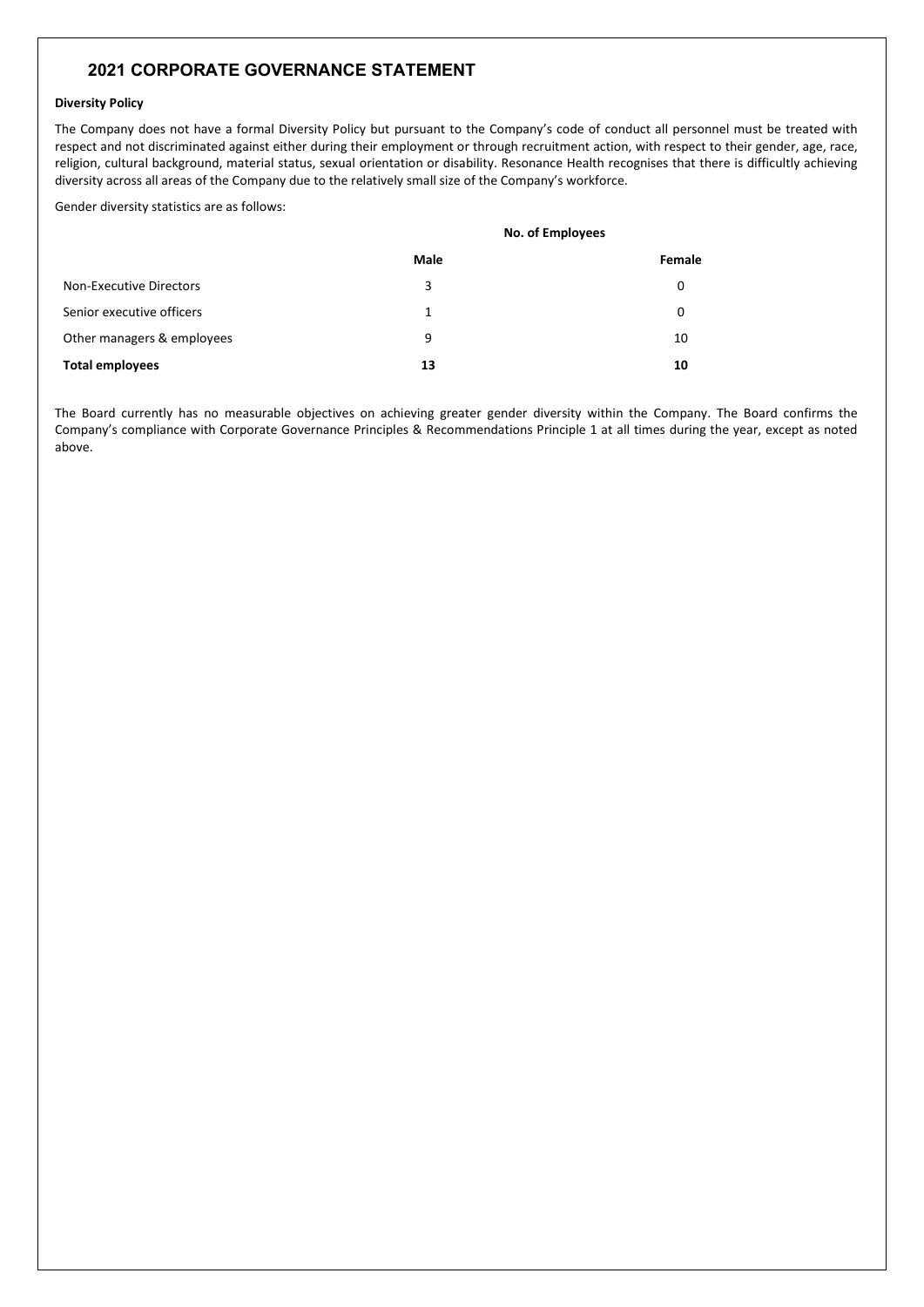#### **Principle 2**

#### **Structure the Board to be effective and add value**

The composition of the Board has been determined on the basis of providing the Company with the benefit of a range of technical, commercial, scientific, financial, and legal skills, combined with an appropriate level of experience at a senior corporate level. Details of each Director's skills and experience are set out in the Directors' report.

The ASX guidelines recommend that a listed Company should have a majority of Directors who are independent (Principle 2 Recommendation 2.4). The Board does not have a majority of independent Directors for the reporting period.

The board is no longer comprised of a majority of independent director and the chairman is an independent director. Despite not having a majority of independent directors, the Board considered that the composition was appropriate in light of the Company's operations and the skills and experience.

It is Company's intention to transition to a majority independent Board as the Company matures.

A Director is considered independent when the Director does not have any relationship with the Company that would be considered to materially affect the independence considerations (when viewed collectively) outlined in the ASX Corporate Governance Council Principle 2 Recommendation 2.4.

In the context of director independence, 'materiality' is considered from both the Company and individual director perspective. The determination of materiality requires consideration of both quantitative and qualitative elements.

An item is presumed to be quantitatively immaterial if it is equal or less than 5% of the appropriate base amount. It is presumed to be material (unless there is evidence to the contrary) if it is equal or greater than 10% of the appropriate base amount.

Qualitative factors considered include whether a relationship is strategically important, the competitive landscape, the nature of the relationship and the contractual or other arrangements governing it.

Directors during the financial year were:

- Dr Martin Blake Independent Chairman
- Mr Simon Panton Not independent substantial shareholder
- Mr Travis Baroni Independent Non-executive Directors
- Mr Mitchell Wells Not Independent Executive Director

A description of the skills and experience of each Director and their period of office is disclosed in the Directors' Report.

The Corporate Governance Principles &Recommendations (Principle 2.5) recommends that the Chairman should be an independent Director. The role of Chairman was performed by an independent Director at all times during the financial year.

Principle 2.5 recommends that the roles of Chairman and CEO should be exercised by different individuals. The Company complied with this recommendation at all times during the financial year.

Directors are subject to re-election by rotation at annual general meetings ("AGMs") as stipulated in the Corps Act and the Constitution. There is no maximum term for Non-executive Director appointments. Newly appointed Directors must seek re-election at the first general meeting of shareholders following their appointment.

The remuneration of Directors is determined by the Nomination & Remuneration Committee. Further information and the components of remuneration for Directors are set out in the Directors' Report.

Principle 2.1 recommends that the Nomination Committee should consist of a majority of Independent Directors, be chaired by an independent Director, and have at least three members.

The members of the Nomination & Remuneration Committee during the financial year were:

- Dr Martin Blake (Chairman) Independent
- Mr Simon Panton Not Independent
- Mr Travis Baroni Independent
- Mr Mitchell Wells Not Independent

The Nomination & Remuneration Committee consists entirely of Non-executive Directors.

The number of meetings attended by each member of the Nomination and Remuneration Committee are detailed in the Directors' Report. The Company's Nomination and Remuneration Committee Charter can be viewed on the Company's website.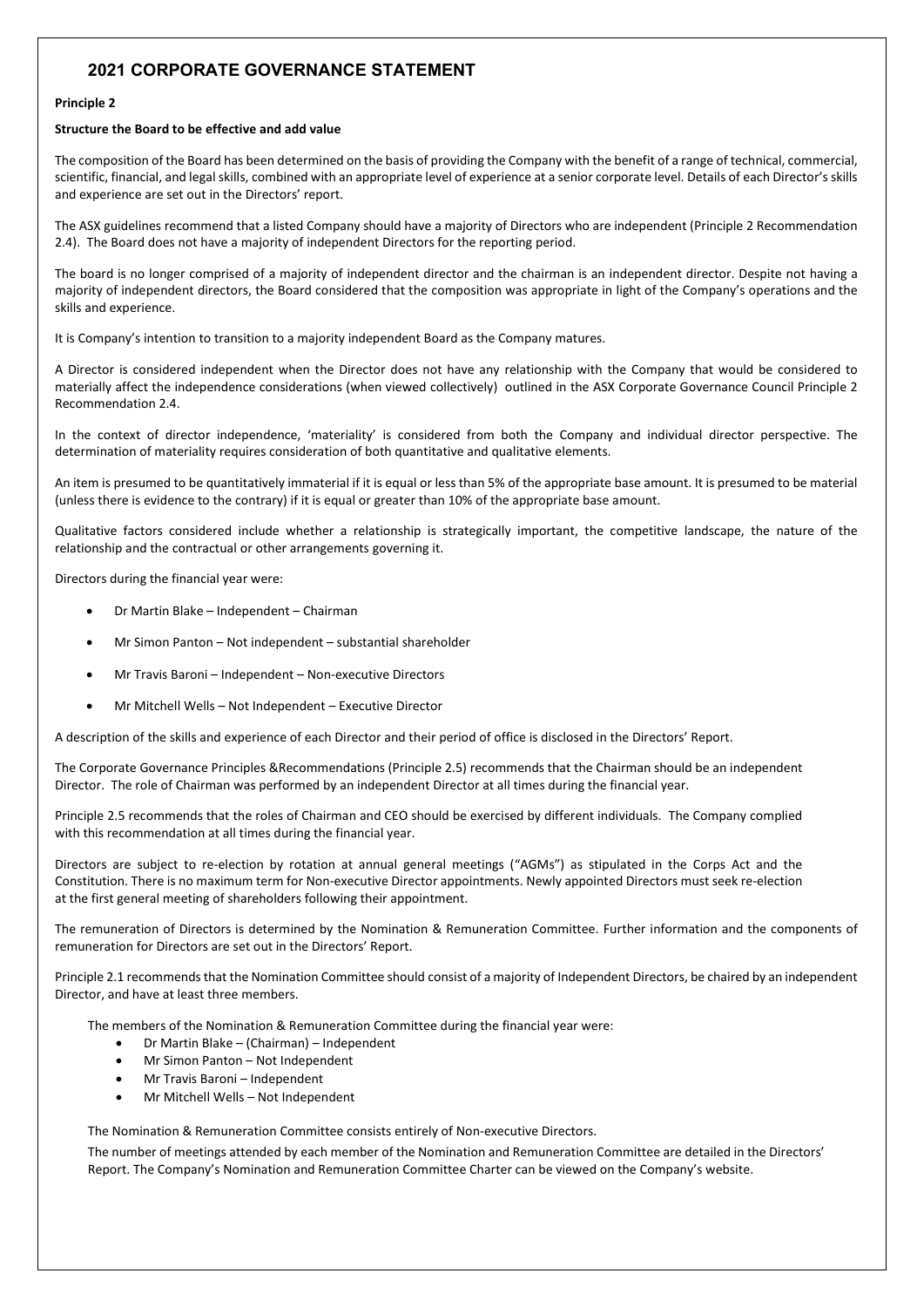#### **Principle 3**

#### **Promote ethical and responsible decision-making**

The Board places great emphasis on ethics and integrity in all its business dealings.

In regards to Principle 3.1 the Board expects the business practices and ethics exercised by individual Directors and key executives to be of the highest standards.

The Company has a Code of Conduct as to the:

- practices necessary to maintain confidence in the Company's integrity;
- practices necessary to take into account their legal obligations and the expectations of shareholders; and
- responsibility and accountability of individuals for reporting and investigating reports of unethical practices.

The Code of Conduct can be viewed at the Company's website.

These practices are further outlined in the Company's Board Charter, Communication Policy, Continuous Disclosure Charter, Share Trading Policy, Audit and Risk Charter and Nomination and Remuneration Charter. These documents are also available on the Company's website.

#### **Trading in the Company's shares**

The Company's Trading Policy restricts Directors and employees from acting on material information until it has been released to the market and an adequate time has been given for this to be reflected in the securities' prices. Statutory provisions of the Corporations Act dealing with insider trading have been complied with.

The Company's Securities Trading Policy is disclosed on the Company's website.

The Board complied with the ASX Corporate Governance Council Principle 3 Recommendations at all times during the year.

#### **Principle 4**

#### **Safeguard integrity in financial reporting**

The Board has established an Audit and Risk Committee that operates in accordance with the Company's Audit and Risk Charter. It is the Board's responsibility to ensure that an effective internal control framework exists within the entity. This includes internal controls to deal with both the effectiveness and efficiency of significant business processes, including the safeguarding of assets, the maintenance of proper accounting records, and the reliability of financial information.

The Board has delegated responsibility for the establishment and framework of internal controls and ethical standards for the management of the consolidated entity to the Audit and Risk Committee.

The Committee also provides the Board with additional assurance regarding the reliability of financial information for inclusion in the financial reports. All members of the Audit and Risk Committee are non-executive Directors.

ASX Corporate Governance Council Principle 4.1 recommends that the Audit Committee should consist only of Non-executive Directors with a majority of independent Directors, be Chaired by an independent Director who is not Chair of the Board and have at least three members.

The members of the Audit and Risk Committee during the financial year were:

- Mr Travis Baroni (Chairman) Independent
- Dr Martin Blake Independent
- Mr Simon Panton Not independent
- Mr Mitchell Wells Not Independent

The qualifications of each member of the Audit and Risk Committee and the number of meetings attended are detailed in the Directors' Report.

The Audit and Risk Committee generally invites the CEO, Company Secretary, and external auditors to attend meetings.

The Company discloses its Audit and Risk Committee Charter on the Company's website.

The Company's external auditors have a policy for the rotation of audit engagement partners. A new Audit Partner was assigned to the Company with effect for the 2019 financial year in line with this policy.

With effect from 2 February 2017 the Chair of the Audit and Risk Committee is not the Chair of the Board. The Company has complied with the ASX Corporate Governance Council Principle 4.1 Recommendation.

In accordance with Recommendation 4.2, the Chief Financial Officer and Chief Executive Officer provide written statements at each reporting period regarding the integrity of the financial statements and the Company's risk management and internal compliance and control systems.

Pursuant to Recommendation 4.3, the Company's external auditor is invited to attend the annual general meeting and questions from shareholders regarding the conduct of the audit and the preparation and content of the auditor's report are welcomed.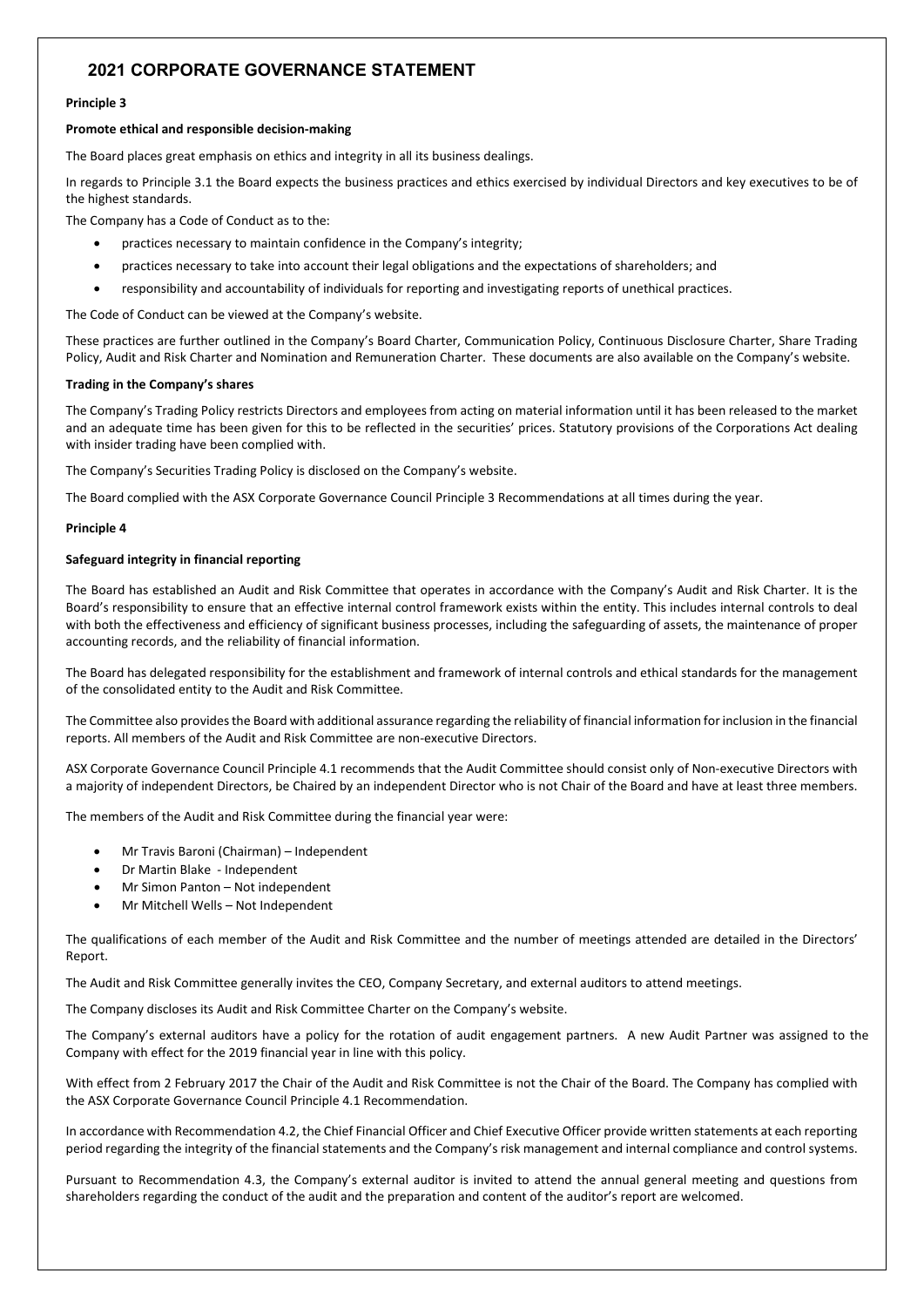#### **Principle 5**

#### **Make timely and balanced disclosure**

The Company complies with disclosure requirements to ensure that Resonance Health manages the disclosure of price sensitive information effectively and in accordance with the requirements of regulatory bodies.

The CEO and Company Secretary are authorised to communicate with shareholders and the market in relation to Board approved disclosures.

The Company has a Continuous Disclosure Policy which is designed to ensure compliance with the ASX Listing Rules pertaining to continuous disclosure and accountability at a senior executive level for that compliance.

The Company's Continuous Disclosure Policy is available through the Company's website.

All announcements made to the ASX are placed on the Company's website after public release on the ASX.

The Board complied with the ASX Corporate Governance Council Principle 5 Recommendations at all times during the year.

#### **Principle 6**

#### **Respect the rights of shareholders**

The Company has a Communications Charter that sets out the Company's communications strategy with respect to shareholders including how to actively promote shareholder involvement in the Company.

The Communication Charter aims to increase and improve the information available to shareholders through the Company's website. Company announcements, presentations to analysts, and other significant briefings are posted on the Company's website after release on the Australian Securities Exchange.

The Board complied with the ASX Corporate Governance Council Principle 6 Recommendations at all times during the year.

#### **Principle 7**

#### **Recognise and manage risk**

Recommendation 7.1 requires that the Company has a formal risk management policy and internal compliance and control system. Resonance Health, through its operating subsidiary Resonance Health Analysis Services Pty Ltd, maintained a Quality Management System (QMS) to international standards ISO13485:2003 for the whole financial year which encompass formal risk analysis processes.

Recommendation 7.2 requires implementation and review of the Company's risk management and internal control system. The Company did not have a separately established risk committee. However, the duties and responsibilities typically delegated to such a committee are expressly included in the role of the Audit and Risk Committee (see commentary on Principle 4 above).

The Board does not believe that any marked efficiencies or enhancements would be achieved by the creation of a separate risk committee given that risk forms part of the remit of the Audit & Risk Committee

The QMS requires the appointment of a 'Management Representative' that reports directly to the Board.

The Company also has in place classes of insurance at levels which are recommended for its size and operations. Management has reported the effectiveness of the Company's management of its material business risks to the Board during the reporting period.

The Company's Audit & Risk Charter is available on the Company's website.

Recommendation 7.3: Due to the Company's size no separate internal audit function has been established. Company has maintained a Quality Management System (QMS) to international standards ISO13485:2016 for the whole financial year which encompass formal risk analysis processes.

Recommendation 7.4: The Company does not have material exposure to economic, environmental and social sustainability risks other than normal trading business risks.

Except for Recommendation 7.3 the Board complied with the ASX Corporate Governance Council Principle 7 Recommendations at all times during the year.